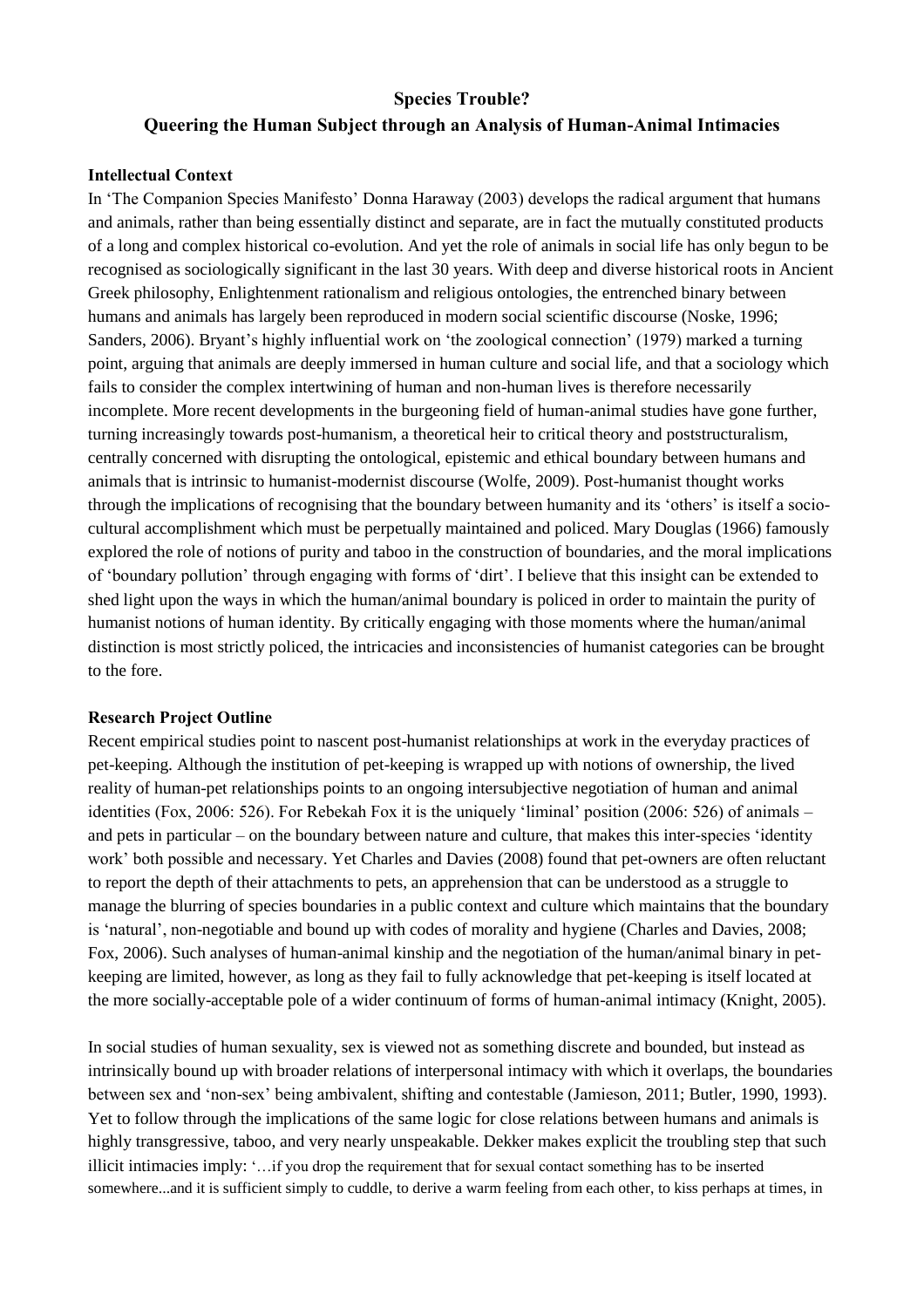brief to love, then bestiality is not a deviation but the general rule, not even shameful but the done thing. After all, who does not wish to be called an animal lover?' (Dekker, 2000: 149).

Indeed among online communities of those interested in sex with animals, a distinction is often invoked 'between animal abusers (bestialists) and those who are zoophiles' (Alvarez and Freinhar, 1991, cited in Jenkins and Thomas, 2004: 6), who portray themselves as 'harmless and caring' (Jenkins and Thomas, 2004: 2). Whilst such distinctions are by no means unproblematic, given that similar distinctions are sometimes made in an attempt to legitimise or excuse child abuse, they do nevertheless highlight and trouble the highly charged conceptual and moral boundaries between acceptable and forbidden intimacies.

My thesis will take a critical and post-humanist approach to the phenomenon of bestiality in order to trace and problematise the normative assumptions surrounding human-animal intimacies. The focus will be upon exploring how discourses of morality, purity and 'the natural' operate in order to regulate, discipline and police human interactions with animals. The central contention underpinning the project is that in order to understand bestiality as a socio-cultural phenomenon which is the subject of extremely powerful taboo – and where the policing of the human/animal boundary is therefore at its sharpest – it is necessary to situate it not just in terms of deviance but instead within the wider context of human-animal intimacies. The thesis should not however be misconstrued as advocacy for bestiality, but instead as an agnostic attempt to trace how notions of human autonomy and superiority are affirmed through practices of simultaneously physical, biological and moral boundary-maintenance. The 'hard case' of bestiality also promises to reveal how the human/animal boundary is intricately bound up with the discursive and bio-political regulation of human sexuality, pleasure and desire (Foucault, 1976/1984).

Post-humanist theory will inform my analysis, which will fall primarily into the interdisciplinary field of human-animal studies and the sociology of human-animal relations. However, the research will also draw upon broader influences, such as Judith Butler's deconstruction of sex/gender binaries and her analysis of their 'performance' as 'natural' (1990). As Brown and Rasmussen point out, 'Examining the discourses around bestiality queers the boundary between nature and culture and the role that the current rhetoric surrounding bestiality plays in the construction of human superiority' (2010:172). My thesis will therefore be situated in the empirical and theoretical gap that currently exists between studies of human-animal relations and studies of personal relations, intimacy and sexuality. As such it will draw upon currents from the sociology of intimate relations and personal life as well as the sociology of human-animal relations.

### **Methodology**

Due to the powerful taboo surrounding bestiality, ethnographic and observational methods would present too many ethical and methodological problems to be useful in this study. My primary methods for accessing the discourses surrounding bestiality will therefore be documentary historiography, discourse analysis and qualitative content analysis. I will conduct a critical post-humanist analysis of a range of documentary sources. Media sources such as newspapers will be useful in assessing the way in which cases are framed such as to contribute towards the moral panic that almost inevitably surrounds reports of bestiality. Further, a critical examination of laws around bestiality and their temporal and spatial variations will also enable me to explore the role of law in regulating human-animal intimacy and policing the species boundary. Finally, as hinted by Charles and Davies (2008), viewing fairytales and myths as social artifacts can provide interesting insights due to their tendency to experiment with the species boundary. For example, intimacy between species is sometimes portrayed in such cultural forms as transformative or restorative (kissing a frog), or the embodiment of animal features are seen as an integral part of the sexual power that certain supernatural beings posses over humans (sirens). A critical examination of these different types of documents will allow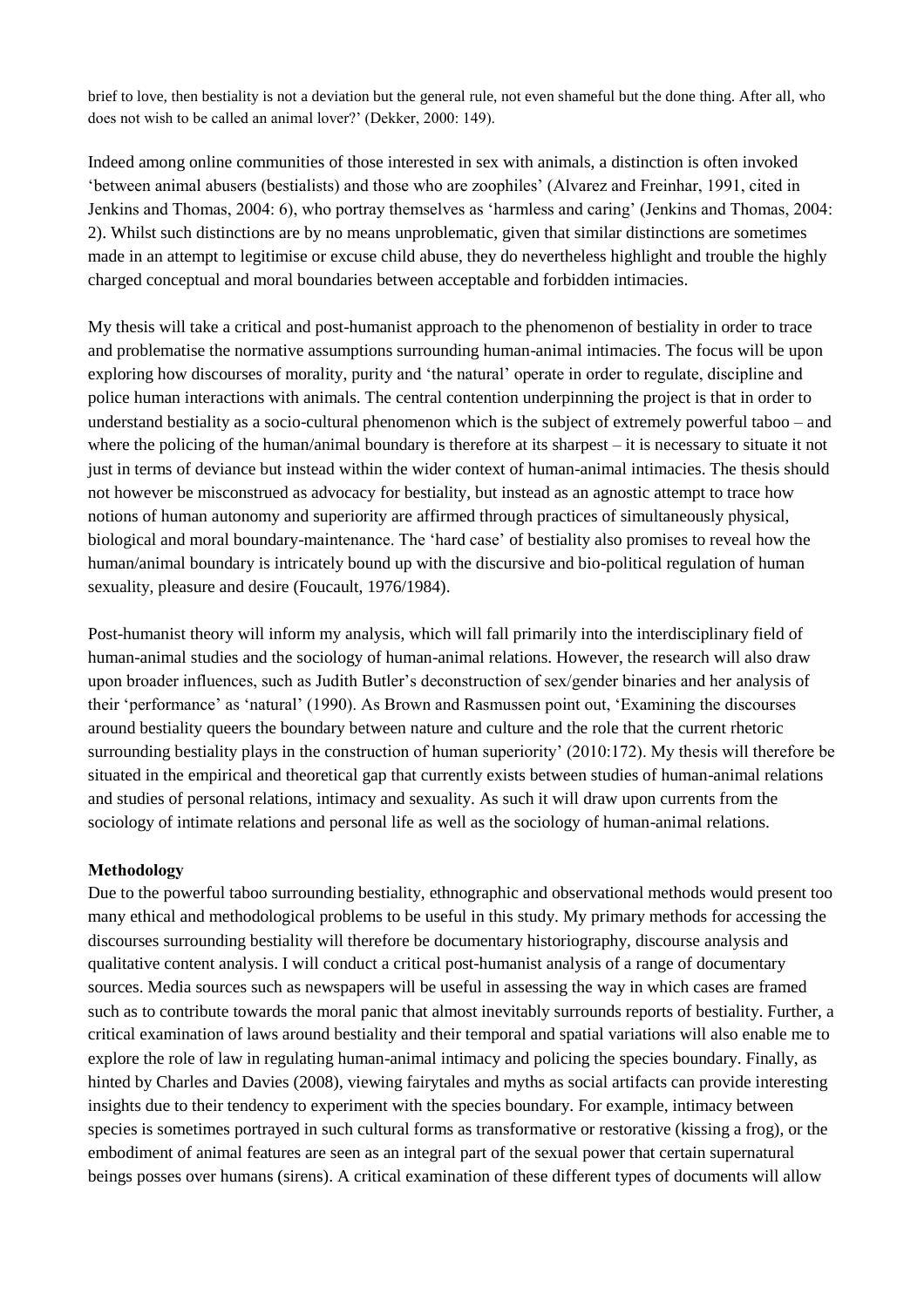me to trace the operation of social discourses of bestiality on different cultural levels, helping me to explore their overlaps, tensions and contradictions.

It will also be important to include an historical dimension to the research, exploring how socio-cultural changes in the conceptions of animals evolved into those held today. I will gather historical as well as contemporary documents in order to facilitate this. Finally, I will also use qualitative interviews to examine how human-animal intimacies are experienced and spoken about by pet-owners, accessing participants through a purposive sample of respondents recruited through pet-centered spaces such as pet shows, clubs or shops. Selection will be guided by the principles of theoretical sampling, aiming to ensure that selected participants are enthusiastic about their pets and likely to experience the sorts of intimacy that would be useful and revealing in a post-humanist analysis.

## **Research Environment**

The sociology department at the University of Manchester is an exciting research environment for me, as it is through engaging with the teaching and research of Dr. Richie Nimmo that I have been able to develop my interest and ideas at undergraduate level. His ongoing contributions to post-humanist thought and the sociology of human-animal relations have provided fertile ground for me to develop a fascination with an area of research that I consider to be able to offer valuable contributions towards the development of sociology. In his book 'Milk, Modernity and The Making Of The Human: Purifying The Social' (2010), Nimmo explores how historical attempts to eradicate disease in the dairy industry were bound up with a wider socio-cultural effort to purify the category of the 'human' and maintain the modern distinction between culture and nature, human and animal. Further, the Morgan Centre at the University of Manchester specialises in the sociology of personal life and intimate relations, which again is highly relevant for my proposed project. I understand that Professor Jennifer Mason has previously supervised an ERSC Quota Award funded PhD project involving human-animal relations to successful completion; Rebecca Tipper's 'Creaturely Encounters: an ethnographic study of human-animals relations in a British Suburban Neighbourhood'. Being part of such an appropriate research environment will prove invaluable in nurturing my theoretical and methodological capabilities and in helping me to negotiate the challenging sociological territory marked out by my project.

### **References**

Brown, M and Rasmussen, C. (2010) 'Bestiality and the Queering of the Human Animal' in *Environment and Planning D: Society and Space*, 28: 158-177.

Bryant, C. (1979) The Zoological Connection: Animal-Related Human Behavior, *Social Forces*, 58, 2: 399- 421

Butler, J. ([1990] 2011) *Gender Trouble: Feminism and the Subversion of Identity*, Abingdon: Routledge.

Butler, J. ([1993] 2011) *Bodies that Matter: On the Discursive Limits of 'Sex'*, Abingdon: Routledge.

Charles N. and Davies C. (2008) 'My Family and Other Animals: Pets as Kin', in *Sociological Research Online*, 13, 5, 2008.

Dekker, M. (2000) *Dearest Pet: On Bestiality*, London: Verso.